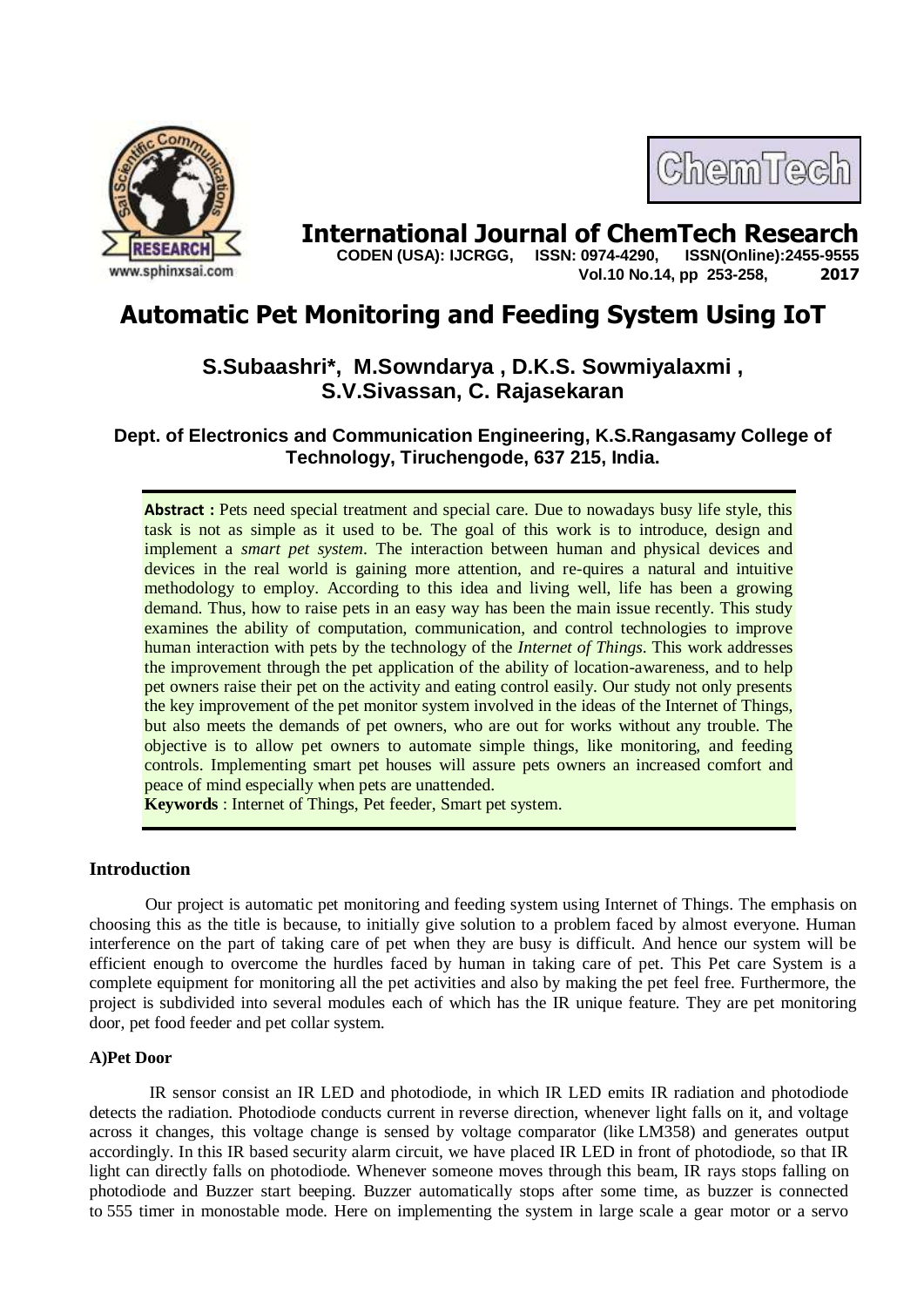motor with an internal driver can also be implemented with the same principle to get the desired output . Gear motor having an rpm of 600 must be used and is connected to Arduino Uno which also gets connected to relay.

#### **B)Pet Food Feeder**

These feeders must be disassembled for cleaning and then reassembled before further use. The pet feeder produced by the trading company has the general appearance of a conventional feeder, but has a moatforming cavity surrounding the food bowl. This pet feeder can keep the pet food and water clean until the pet is ready to eat. This pet feeder also has a bowl cover that opens and closes automatically. The bowl cover is actuated by an infrared proximity sensor and battery-operated electric motor. The sensor detects the presence of the pet and then opens the cover, enabling only the pet to have access to the food. When the pet is out of sensor range, the bowl cover closes automatically. This keeps dust, flies, and bugs from reaching the food and keeps the food fresh. The pet feeder system consists of on control server, one smart pet feeder, and the tag on collars.

#### **C)Pet Collar**

The pet collar system which is provided with a GPS tag for continuously transmitting and identifying the whereabouts of a pet. If a pet goes out somewhere for a longer time, we cannot go and search it everywhere. Therefore it continuously monitors the pet location and updates the user every now and then. This particular part helps the owner to enhance its security. The collar and door system are continuously in contact with one another for its safety

#### **Concept**

Monitoring pets is an area of concern to the mankind. This project presents the design and implementation of Automatic Pet Monitoring and Feeding System. Unfortunately, the current technology does not offer the purpose with utmost security and indulge more delays.

#### **Block Diagram**



#### **Fig: 1 Block Representation of Automatic Pet Monitoring and Feeding System**

#### **Construction**

The hardware kit consists of Arduino Uno, Sensors, Wi-Fi module. The supply of +5V is given directly from the adapter to Arduino. Here Arduino acts as Microcontroller and also as a gateway. Using the concept of IoT Arduino sends every details to the cloud via Wi-Fi module. The data from the cloud is sent to Mobile Phones and is automated by the NodeMCU.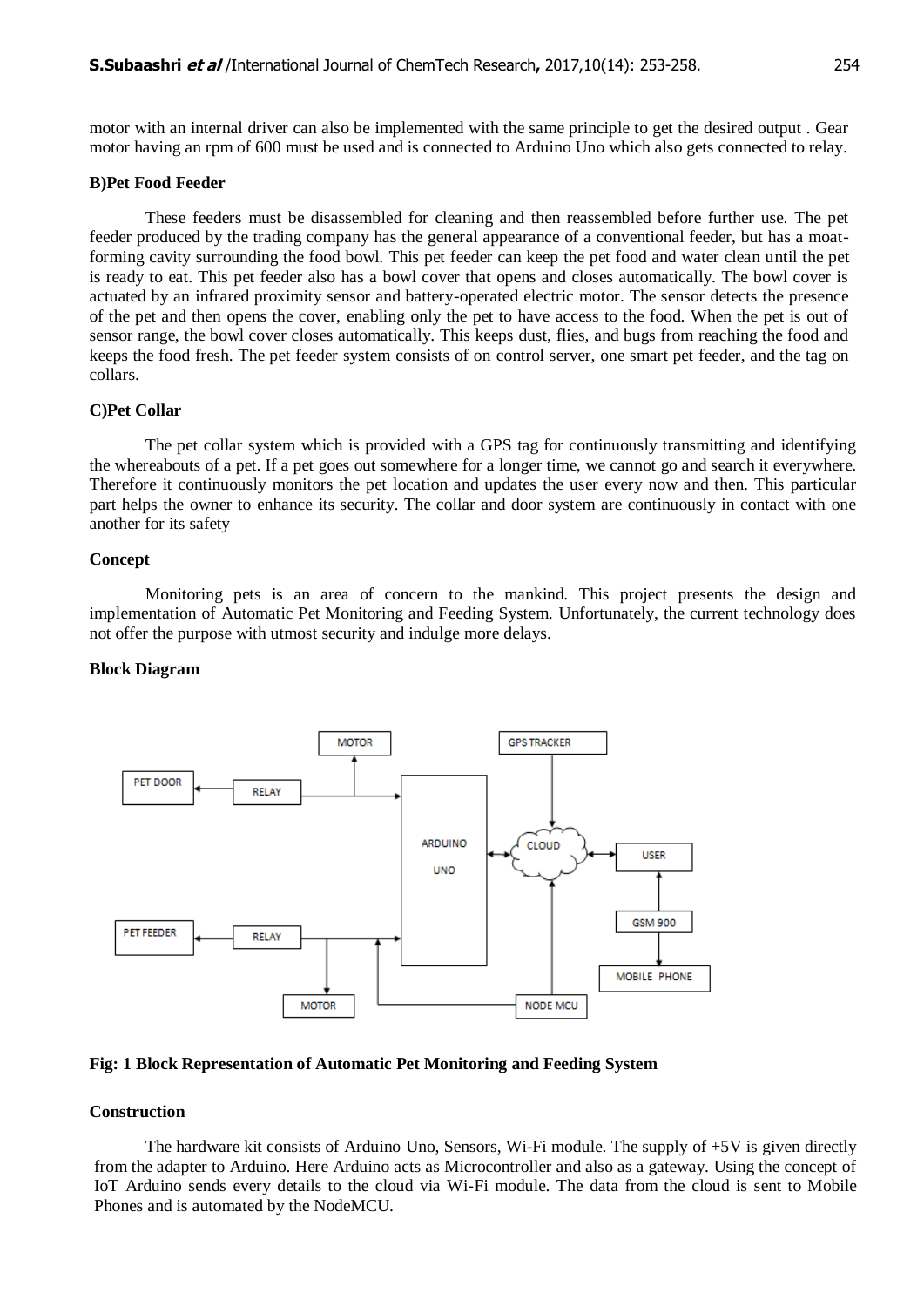#### **Working**

#### **A) Smart pet door**

The pet door uses two IR sensors respectively for the function of detecting if pet was inside or outside and it constantly sends notification to the connected wifi module called ESP8266. The controller used here is arduino ATMEGA328P which is used as both as a controller and IoT Gateway. The mentioned part can also be upgraded with RFID tag so that we may detect if the pet is ours or some other. To enhance the security purpose many surveillance cameras may also be used. SIM900A module is used as a GSM module in order to send texts to mobile phone and an android application can be used to send details to the mobile phone so that it becomes a complete internet covered pet system.



**Fig:2 Circuit Diagram of Smart Pet Door**

Fig 2 gives the Circuit Connection. It works under 5V power supply. A gear motor is connected at the output for the purpose of opening and closing of door.

#### **B)Smart pet food feeder**

Pet food feeder module uses specialized 6kg load cell which is to be configured for the required amount of time. The sensitivity of this load cell is not very accurate so very minute variations have also be taken into account. Here we use Hx711 24-bit analog precision controlling adc in order convert the milli voltage value of load to voltage value and so a multimeter can be used at the ends to check if there is any voltage variation and hence is sent to arduino to control the motor. Here again language used is embedded C in arduino uno. The sensitivity of load cell is 0.02.



**Fig:3 Circuit Diagram of Smart Pet Feeder**

#### **B) 1) Load cell**

The Load Cell Amplifier is a small breakout board for the HX711 IC that allows you to easily read load cells to measure weight. By connecting the amplifier to your microcontroller you will be able to read the changes in the resistance of the load cell and with some calibration you'll be able to get very accurate weight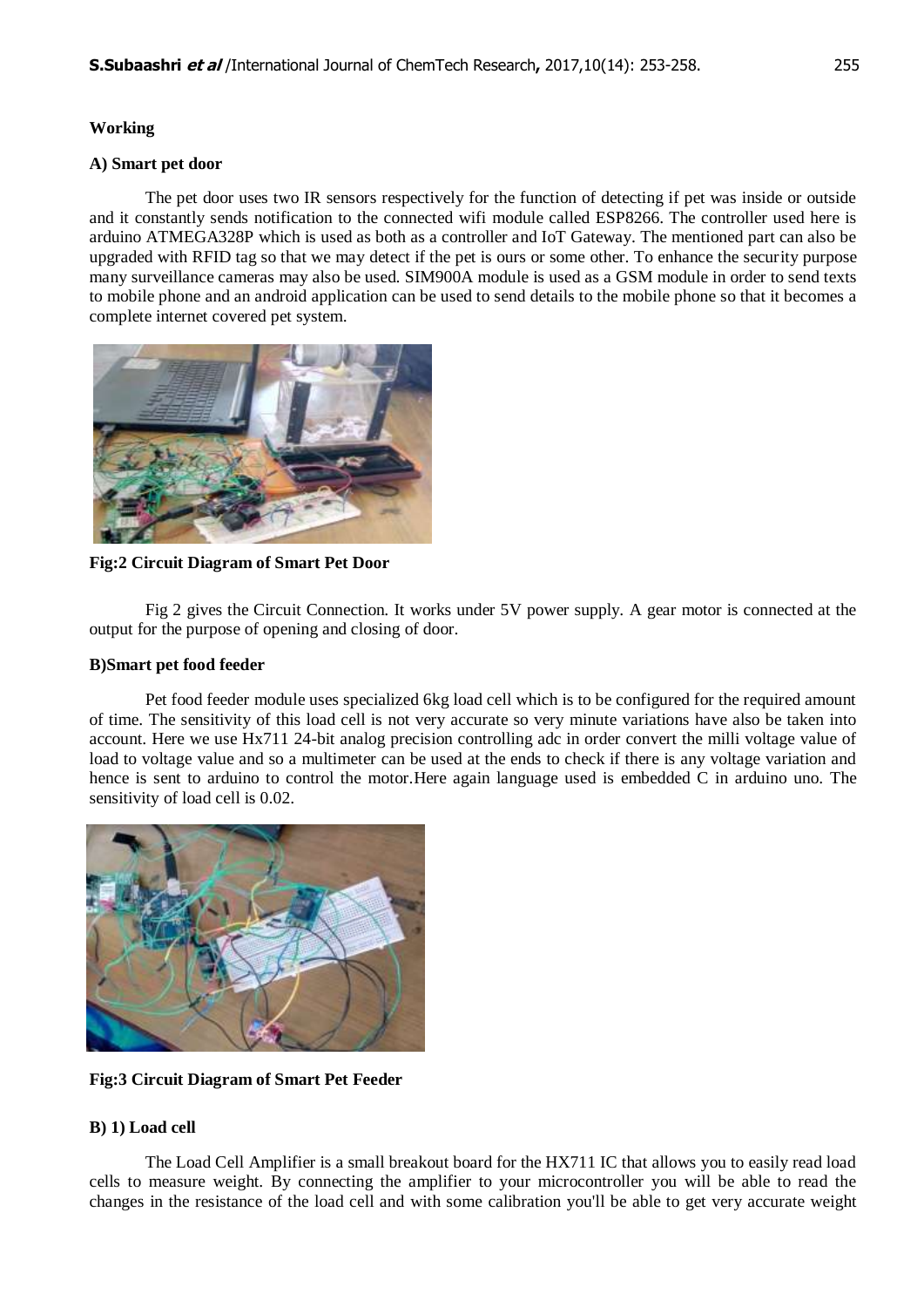measurements. This can be handy for creating your own industrial scale, process control, or simple presence detection. The HX711 uses a two wire interface (Clock and Data) for communication. Any microcontroller's GPIO pins should work and numerous libraries have been written making. Load cells use a four wire [Wheatstone bridge](http://en.wikipedia.org/wiki/Wheatstone_bridge) to connect to the HX711. These are commonly coloured Red, Black, White, Green. Each colour corresponds to the conventional colour coding of load cells:

- Red (Excitation+ or VCC)
- Black (Excitation- or GND)
- White (Amplifier+, Signal+, or Output+)
- Green  $(A-, S-, or O-)$

#### **Features**:

The features of load cell includes the following,

- Operation Voltage: 2.7V-5V
- Operation Current:  $< 1.5 \text{mA}$
- Selectable 10SPS or 80SPS output data rate
- Simultaneous 50 and 60Hz supply rejection

#### **C)GPS Tracker**

 A8 is the product applies the newest technology in Taiwan and has following advantages: small size, long stand-by life, simple operation, stable functions and convenient installation. It is widely used for household monitoring; children, the elder, and pets' care and the trace for lost cars or other possessions.



**Fig:4 GPS tracker for pet**

The pet collar system is kept on the pet's neck so that it continuously sense the pet and let know if any changes occur in its regular activity. The pet is given with an IP address which is generally local and hence is used to send information. SIM card like GSM module and hence be used.

#### **Results and Discussion**

This section shows the output of all the system been connected to internet via an online cloud portal called as ThingSpeak which monitors the information continuously and gets updated every single second. The data are continuously monitored and if any changes occur, the application which was basically created with a local IP address and monitors and gives the information. Here in this case Arduino is used as a gateway. An additional application gets installed in android host and hence is configured.

#### **A) Thing Speak Output**

The Figure 5 shows the data change as everytime the parameter gets measured by the microcontroller. The data gets uploaded in the cloud portal using ESP8266 module.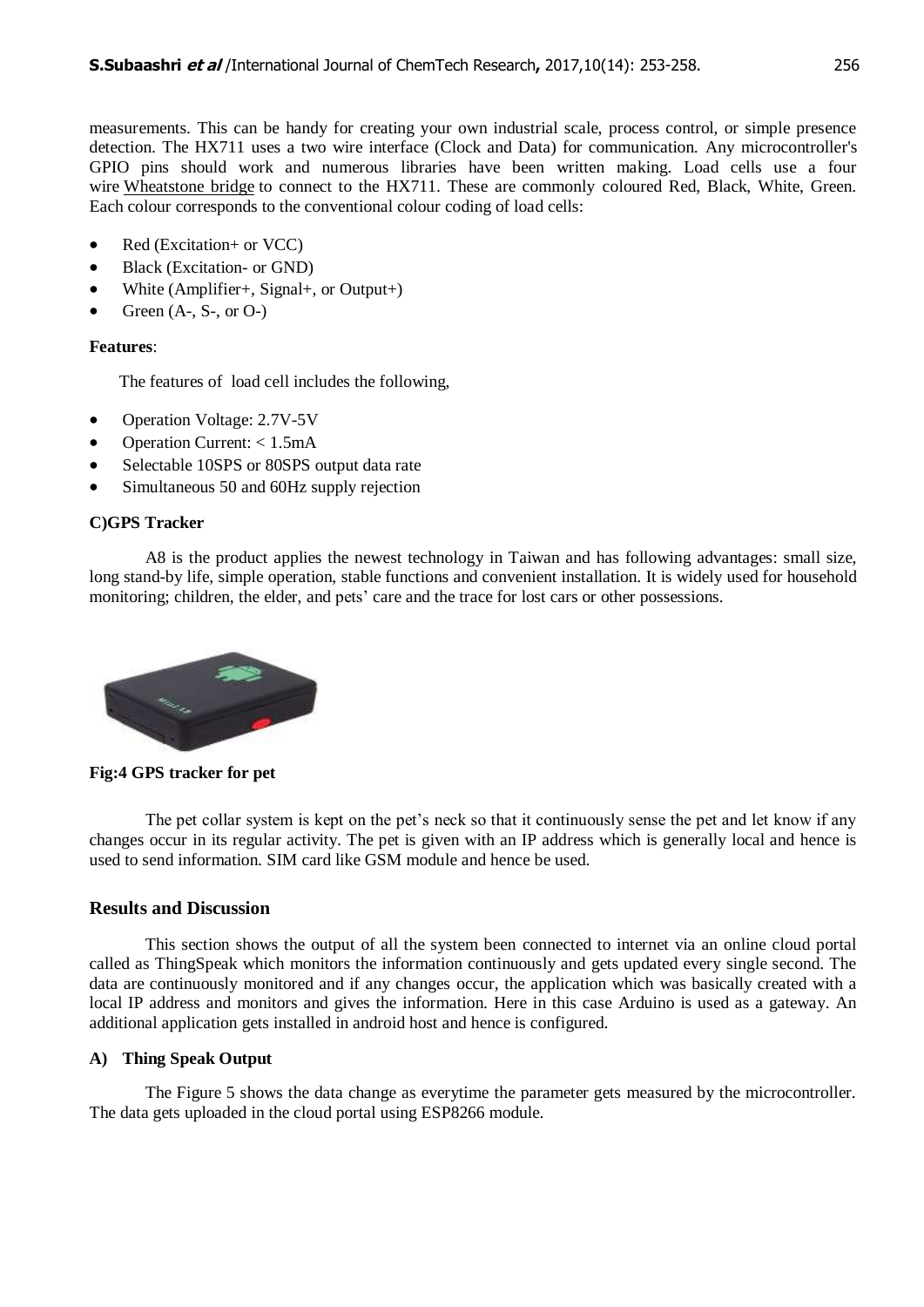| <b>EU DU</b> O  |                                   | <b>E 189 4:47 PM</b><br>ш. |  |
|-----------------|-----------------------------------|----------------------------|--|
|                 | <b>Project Gsm</b><br>89738 16327 |                            |  |
| pert in outside |                                   |                            |  |
|                 | 4:45 PM                           |                            |  |
| pet is outside. |                                   |                            |  |
|                 | 4:46 PM                           |                            |  |
| pet is outside  |                                   |                            |  |
|                 | 4:46 PM                           |                            |  |
| pert in inside  |                                   |                            |  |
|                 | 4:46 PM                           |                            |  |
| food is feeded  |                                   |                            |  |
|                 | 4:47 PM                           |                            |  |
| pet is inside   |                                   |                            |  |
| Тури глишанди   |                                   |                            |  |

**Fig:5 Cloud Output from ThingSpeak**

#### **B) Output to Mobile Phone**

The graphical representation of pet door and feeder with each spike indicating the pet is inside or outside and if the pet was assumed to be inside, if pet has had its food or not and the information is feeder to the mobile phone. The cloud gets enriched with all the information by using code in Arduino Uno which is in embedded c. As the Wi-Fi module gets configured, the data are independently sent with some delay and any traffic or chaos can be aborted.

| Field 1 Chart                   | $0$ $\ell$ x   | Field 4 Chart            | $P$ / x                              |
|---------------------------------|----------------|--------------------------|--------------------------------------|
| feeder                          |                | final_proj               |                                      |
| 3.5                             |                | 1.5                      |                                      |
|                                 |                |                          |                                      |
| $_{\rm rel}$<br>0.5             |                | ŝ<br>$0.5. -$<br>٠       |                                      |
| ×                               |                | $-0.5$                   |                                      |
| 8.40<br>12:00<br>m.<br>time(hr) | 7.306<br>12:00 | 15:00<br>1400            | 11:00<br>16:00<br>time(hr)           |
|                                 | Thinglook can  |                          | <b>SALE</b><br><b>Thinglewations</b> |
|                                 |                |                          |                                      |
| Field 5 Chart                   | $Q \neq 1$     | Field & Chart            | $\circ$<br>$\,$ $\,$                 |
| final_proj                      |                | final_proj               |                                      |
| $15 -$                          |                | 1,5                      |                                      |
|                                 |                |                          |                                      |
| $1 -$                           |                |                          |                                      |
| $\hat{u}$<br>$+5$               |                | <b>Huo-diavel</b><br>0.5 |                                      |

#### **Fig:6 Cloud Output to Mobile Phone**

#### **Conclusion and Future Scope**

IoT is a platform which can embed both software and hardware. It is obvious from that IoT is ann efficient way to access data. As suggested, SOAP based mechanism with web services is an ideal choice for managing diversified devices and appliances in home environment. Various sensors are used to monitor various activities of the pet say, an IR sensor is used to monitor if food is available in plate or not. An RFID tag which